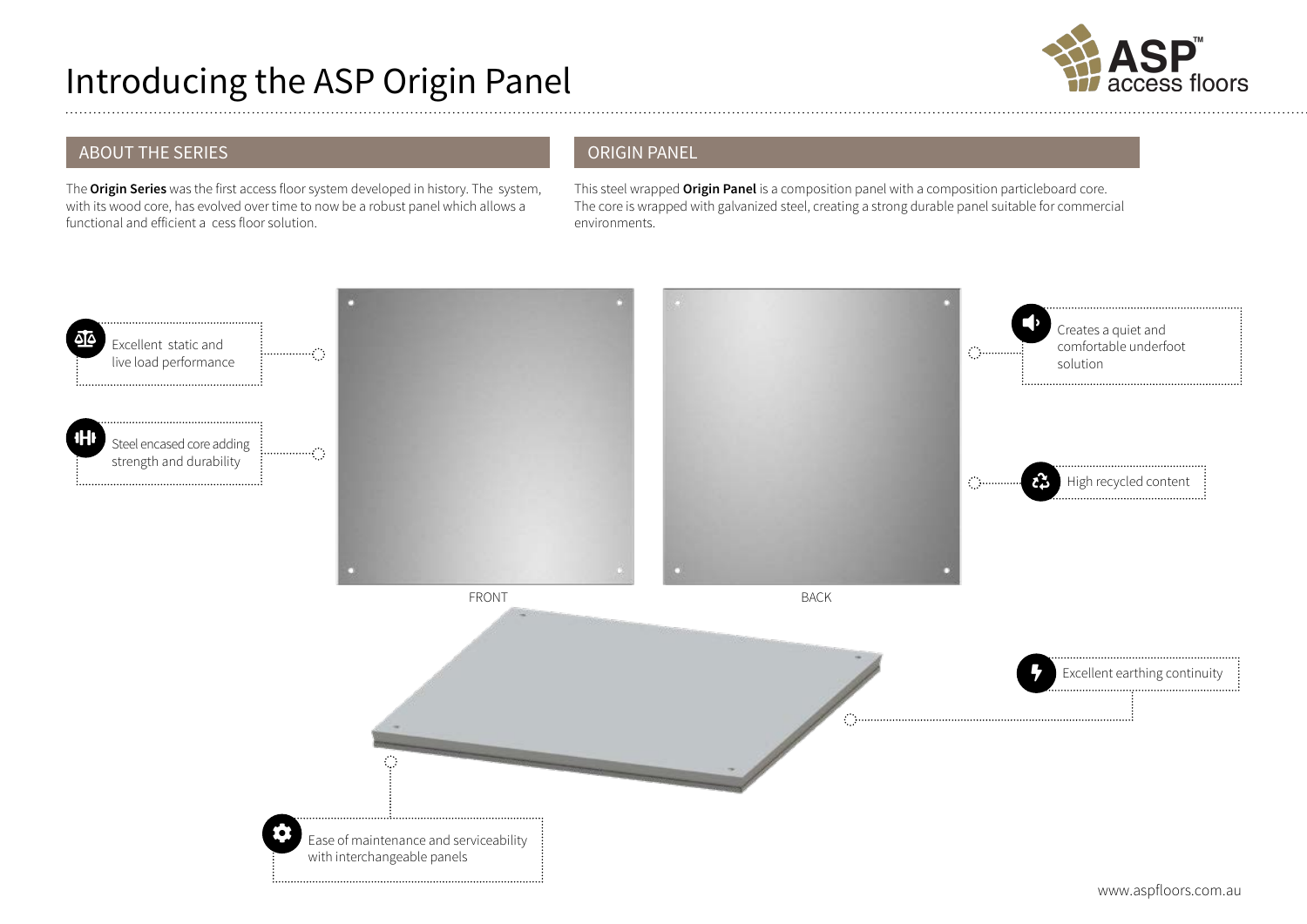## THE PANEL CONSTRUCTION

#### **SIZE** 600mm x 600mm

#### **DEPTH**

Medium Grade 30.6mm Heavy 30.8mm Extra Heavy Grade 31.2mm

#### **CONSTRUCTION**

The panel is constructed from a lower sheet of die formed steel with corrosion resistant protection, inside and out, encapsulating a composition wood core. A top sheet of steel is then positioned and the edges are folded and pressed to overlap the lower case

#### **CORE** High Density Particleboard

#### **TOLERANCE**

±0.25mm and a flatness tolerance of ±0.5mm measured on a diagonal across the top of the panel

### **FINISH**

Galvanised Steel

#### **CONNECTION**

The panel is screw fixed to the pedestal head at all four corners be screw fixed to the pedestal head at all four corners